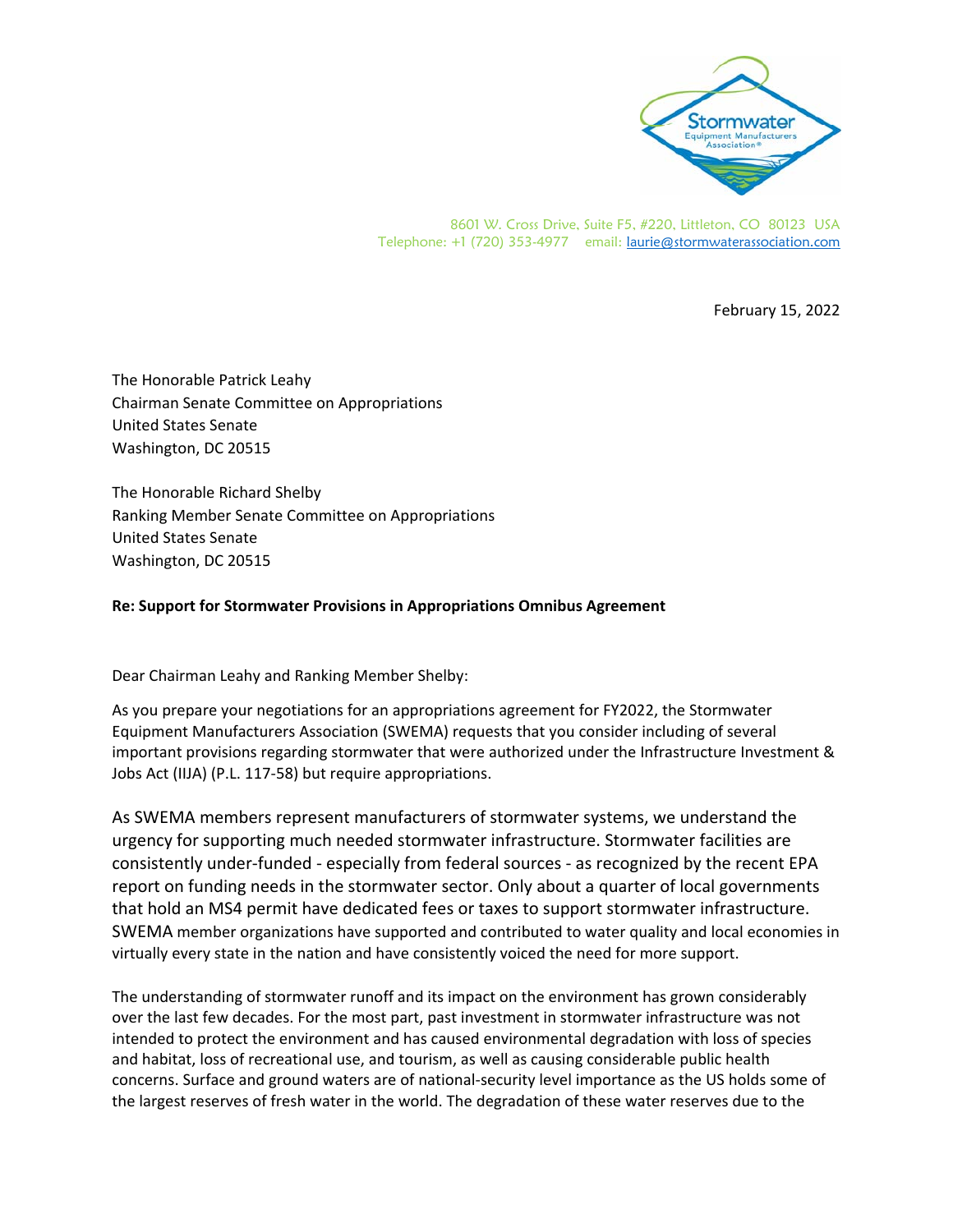

## 8601 W. Cross Drive, Suite F5, #220, Littleton, CO 80123 USA Telephone: +1 (720) 353-4977 email: laurie@stormwaterassociation.com

discharge of untreated and contaminated stormwater from poorly maintained, underfunded systems can be seen now. The requested funds will help protect the US water reserves into the future.

Significantly, changes to rainfall patterns, including increased rainfall intensity and frequency, have been observed over the past several years and are projected to continue. These changes are stressing existing infrastructure, and changing how stormwater systems need to be designed and upgraded. Considerable risks exist related to future runoff conditions and that failure to invest adequately now will almost guarantee much greater flooding and related disaster events in the future. Future disasters will come at a much higher cost to the environment and the national economy than making the investment today.

The American Society of Civil Engineer's 2021 Infrastructure Report Card included stormwater as a separate category for the first time with an inaugural grade of "D" given to stormwater. This reflects the dire condition of stormwater infrastructure. Results from the Water Environment Federation's 2020 Needs Assessment Survey suggests that an annual funding gap of \$8.5 billion exists in our sector.

Specifically, SWEMA requests that the following provisions authorized for funding in the IIJA be included in the FY2022 appropriations omnibus package:

- \$25M for establishment of 3‐5 Centers of Excellence for Stormwater Control Infrastructure Technologies (CESCITs) (IIJA Sect. 50217)
- \$500M for the Healthy Streets program, which includes a focus on high albedo road surfaces and porous pavements (IIJA Sect. 11406)
- \$50M for community planning and implementation grants for stormwater or watershed‐based planning investments (IIJA Sect. 50217)
- \$280M/yr for Overflow and Stormwater Grants (OSG) program over 5 years ‐ \$1.4B total (IIJA Sect. 50204)
- \$125M/yr for resiliency grants over 5 years ‐ \$625M total (IIJA Sect. 50205)
- \$125M/yr for alternative source water pilot program, including stormwater ‐ \$625M total (IIJA Sect. 50203)
- \$50M over 5 years for small & medium POTW circuit riders technical assistance, including stormwater management (IIJA Sect. 50206)
- \$250M WIFIA over 5 years and only one credit rating letter requirement now (IIJA Sect. 50215)
- \$5M to complete the Clean Watersheds Needs Survey, including more data on stormwater infrastructure needs (IIJA Sect. 50220)
- New EPA rural and low‐income ratepayer assistance program (IIJA Sect. 50109)
- Transportation Research Board stormwater impacts study and BMP recommendation (IIJA Sect. 11520)